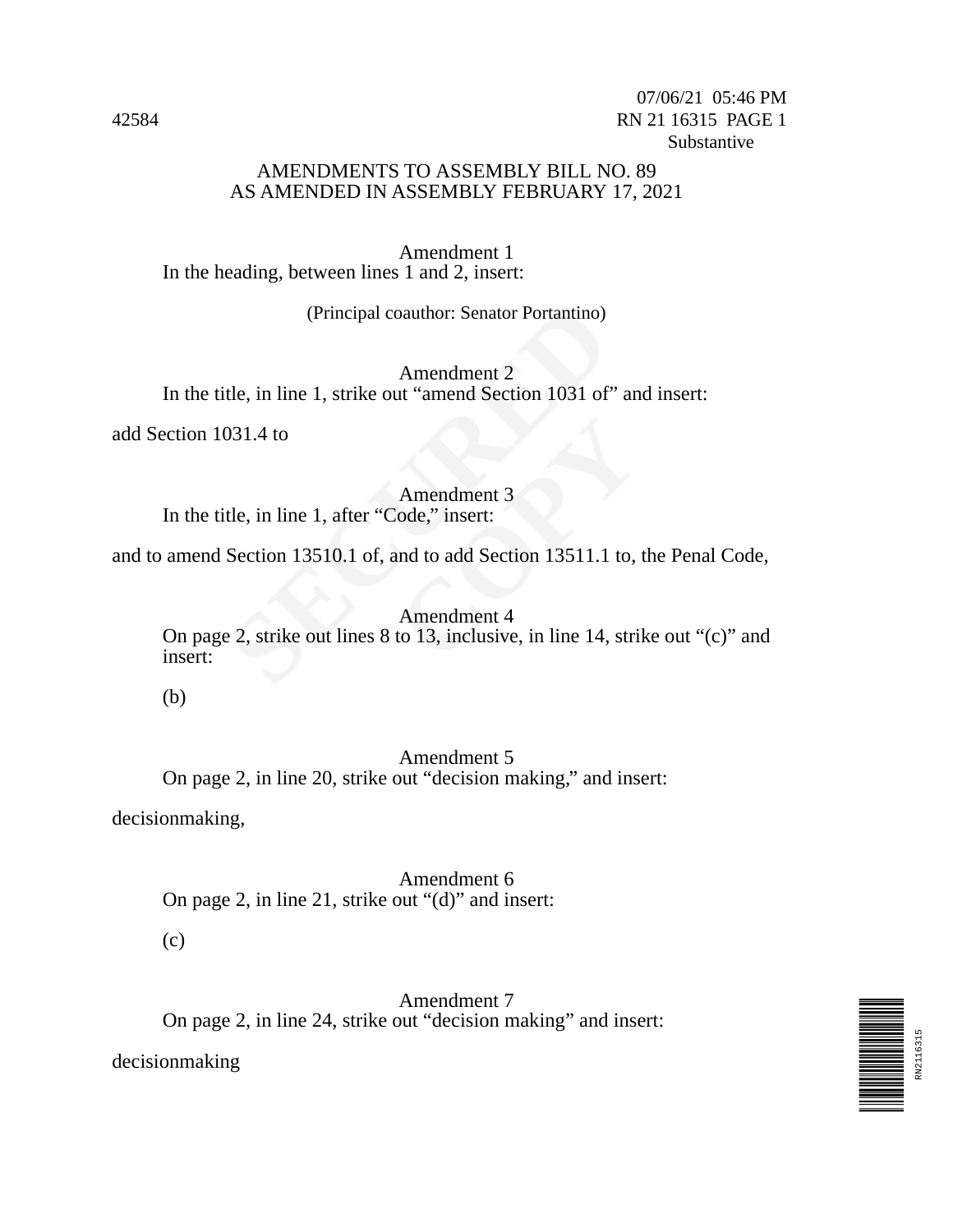#### Amendment 8

On page 2, strike out lines 26 to 38, inclusive, on page 3, strike out lines 1 to 5, inclusive, in line 6, strike out "(h)" and insert:

(d)

### Amendment 9

On page 3, strike out lines 10 to 23, inclusive

#### Amendment 10

On page 3, strike out lines 25 to 40, inclusive, strike out pages 4 and 5 and insert:

SEC. 3. Section 1031.4 is added to the Government Code, to read:

Amendment 9<br>
3, strike out lines 10 to 23, inclusive<br>
Amendment 10<br>
23, strike out lines 25 to 40, inclusive, strike out p<br>
Section 1031.4 is added to the Government Co<br>
(a) In addition to the standards in Section 103<br>
ign Amendment 10<br>to 40, inclusive, strike out page<br>dded to the Government Code,<br>e standards in Section 1031, ea<br>ers as defined in Sections 830.<br>nal Code shall meet all of the fe<br>e.<br>25, complete one of the follow<br>he Commission 1031.4. (a) In addition to the standards in Section 1031, each state officer and employee designated as peace officers as defined in Sections 830.1, 830.2, 830.3, 830.38, 830.4, and 830.5 of the Penal Code shall meet all of the following minimum standards:

(1) Be at least 21 years of age.

(2) On an after January 1, 2025, complete one of the following education requirements:

(A) Have completed any of the Commission on Peace Officer Standards and Training's curriculum or degree program, as established pursuant to subdivision (f) of Section 13510.1 of the Penal Code, prior to receiving their basic certificate.

(B) Have attained a bachelor's degree or other advanced degree from an accredited college or university.

(b) The education requirements in paragraph (2) of subdivision (a) shall not apply in the following circumstances if the individual is a high school graduate, has passed the General Education Development Test or other high school equivalency test approved by the State Department of Education that indicates high school graduation level, or has passed the California High School Proficiency Examination:

(1) If the employing law enforcement agency has prolonged vacancies after having made a good faith effort to fill the vacancies. The Commission on Peace Officer Standards and Training shall develop the criteria for defining prolonged vacancy, and adjust that criteria as necessary over time.

(2) This section shall not apply to any person who, as of December 31, 2021, is currently enrolled in an academy or is employed as a peace officer by a public entity in California.

SEC. 4. Section 13510.1 of the Penal Code is amended to read:

13510.1. (a) The commission shall establish a certification program for peace officers officers, as specified in Sections 13510 and 13522 and 13522, for the California Highway Patrol. Patrol, and for any peace officer employed by the state in agencies that participate in the Peace Officer Standards and Training (POST) program.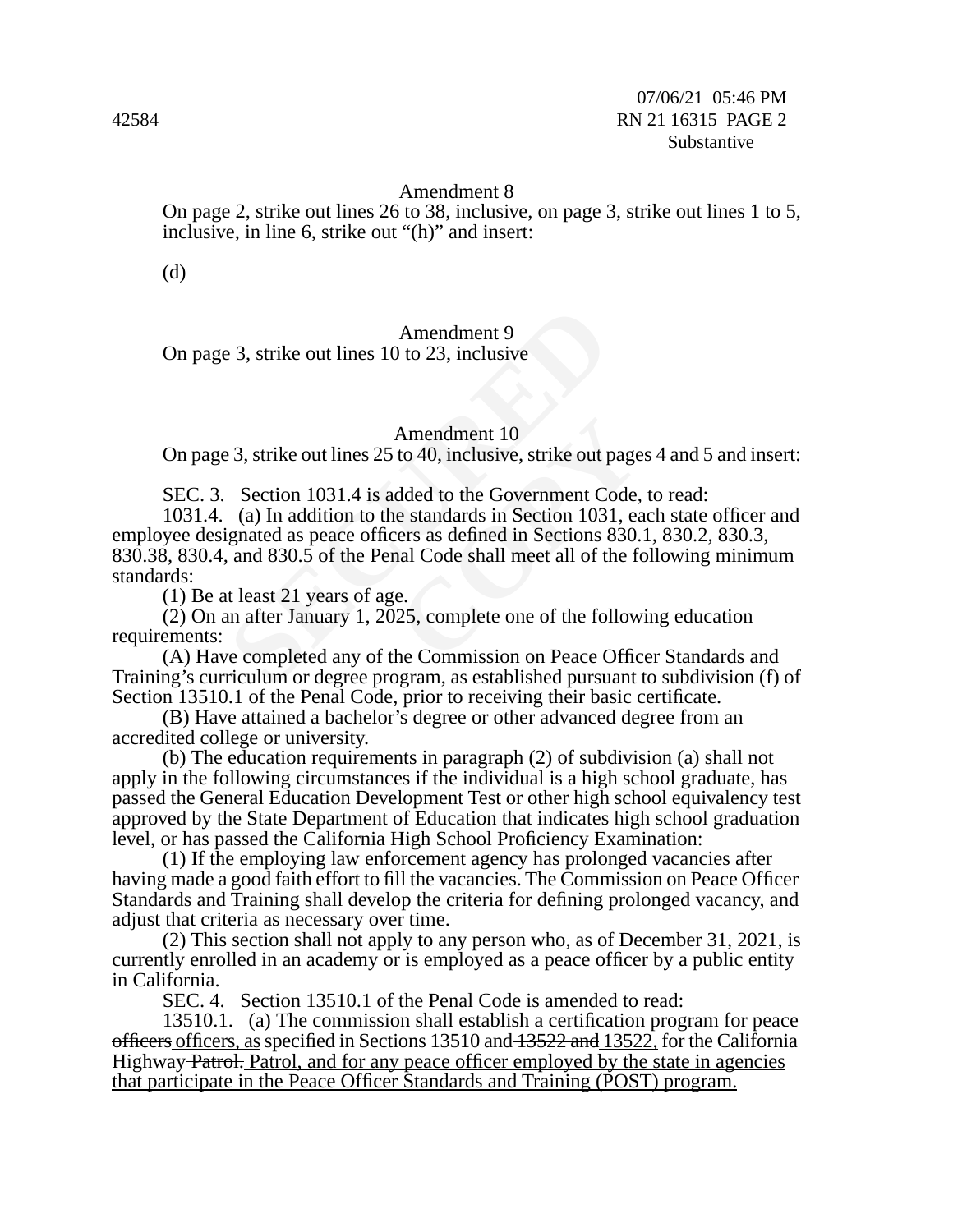Certificates of the commission established pursuant to this section shall be considered professional certificates.

(b) Basic, intermediate, advanced, supervisory, management, and executive certificates shall be established for the purpose of fostering professionalization, education, and experience necessary to adequately accomplish the general police service duties performed by peace officer members of eity municipal police departments, county sheriffs' departments, districts, university and state university and college departments, state peace officers described in subdivision (a), or by the California Highway Patrol.

(c) (1) Certificates shall be awarded on the basis of a combination of training, education, experience, and other prerequisites, as determined by the commission.

(2) In determining whether an applicant for certification has the requisite education, the commission shall recognize as acceptable college education only the following:

state peace officers described in subdivision (a),<br>ol.<br>Certificates shall be awarded on the basis of a co<br>berience, and other prerequisites, as determined<br>etermining whether an applicant for certification<br>commission shall community college, college, of community college, college, of artment of education of the standards versity is located or by a recognulational courses or degrees pollege that offers programs exceed by the commission to be  $(A)$  Education provided by a community college, college, or university which that has been accredited by the department of education of the state in which the community college, college, or university is located or by a recognized national or regional accrediting body.

(B) Until January 1, 1998, educational courses or degrees provided by a nonaccredited but state-approved college that offers programs exclusively in criminal justice.

(d) Persons who are determined by the commission to be eligible peace officers may make application for the certificates, provided they are employed by an agency which that participates in the Peace Officer Standards and Training (POST) POST program.

(e) The commission shall have the authority to cancel any certificate that has been obtained through misrepresentation or fraud or that was issued as the result of an administrative error on the part of the commission or the employing agency.

(f) The commission shall work collaboratively with stakeholders from law enforcement, including representatives of law enforcement administration and law enforcement employees, the University of California, including faculty members specializing in courses described in paragraph (1), the California State University, including faculty members specializing in courses in paragraph (1), the California Community Colleges, including both administration and faculty, and community organizations to develop a list of courses to include as requirements for obtaining a basic certificate. The courses specified by the commission may be taken before, during, or after the completion of the regular basic course, but shall be completed before an individual may obtain a basic certificate and within the required two-year period pursuant to Section 832.4. In developing these courses, POST and the collaborating stakeholders shall do all of the following:

(1) Focus on courses pertinent to law enforcement, which shall include, but are not limited to, psychology, communications, history, ethnic studies, and those determined to develop necessary critical thinking skills and emotional intelligence.

(2) Work with the California Community Colleges towards developing a full associate degree for transfer in modern policing through combining credits from POST course requirements and credits for attending the POST basic course. The California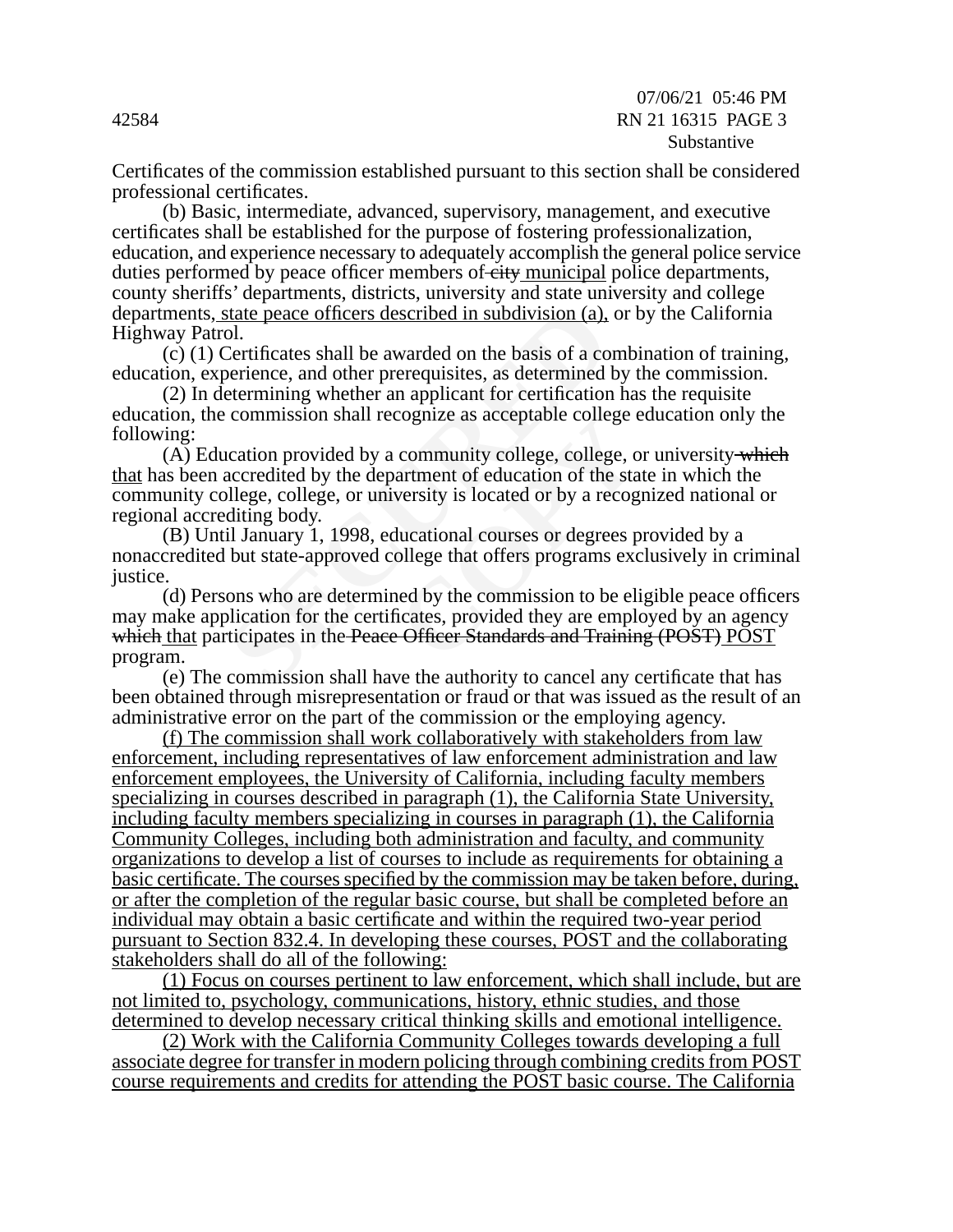Community Colleges may develop this in stages by increasing total credits needed over time.

(3) Include allowances for prior law enforcement experience, and, as determined by POST, appropriate work experience, postsecondary education experience, or military experience as specified in subparagraph (A), to satisfy a portion of the education requirements.

including those specialization in community reportation<br>cluding those specializations in community re-<br>ge translators, and those determined to require ne-<br>tional intelligence.<br>wances for prior experience specified in this (A) Allowances for prior experience in this paragraph for those with military experience may be provided to those with military specializations pertinent to law enforcement, including those specializations in community relations, deescalation, foreign language translators, and those determined to require necessary critical thinking skills and emotional intelligence.

(B) Allowances for prior experience specified in this paragraph shall be granted to those of good moral character, and shall not be granted to those with prior disciplinary actions taken against them.

(4) (A) On or before June 1, 2023, report to the Legislature on the curriculum developed towards the associate degree for transfer.

(B) A report to be submitted pursuant to this paragraph shall be submitted in compliance with Section 9795 of the Government Code.

SEC. 5. Section 13511.1 is added to the Penal Code, to read:

2023, report to the Legislature<br>
<u>2023, report to the Legislature</u><br>
<u>gree for transfer.</u><br>
pursuant to this paragraph shale<br>
added to the Penal Code, to rea<br>
added to the Penal Code, to rea<br>
on shall, upon appropriation by<br> 13511.1. (a) The commission shall, upon appropriation by the Legislature, develop a program to provide financial support for a higher education degree for individuals pursuing a law enforcement career.

(1) The commission shall develop the criteria for reimbursement and shall provide reimbursement for education pursuant to this section.

(2) Education tuition reimbursement will be given based upon completion of designated courses developed pursuant to subdivision (f) of Section 13510.1 and upon receiving a basic certificate.

(3) For an individual to be eligible for education reimbursement, they shall meet all of the following conditions:

(A) Be currently employed by an agency participating in the Peace Officer Standards and Training program.

(B) Provide the commission with a copy of official transcripts prior to reimbursement.

(C) Provide the commission with a receipt of tuition from the higher education institution.

(4) The commission shall determine which courses are eligible for reimbursement.

(b) The commission shall establish a statewide media- and community-based recruitment program, comprising active law enforcement in plain clothes and without their badges or firearms, community members, educators, and any other necessary stakeholders for the purposes of bringing awareness to the education program created pursuant to subdivision (f) of Section 13510.1, and the reimbursement program established pursuant to this section, especially to historically underserved and disadvantaged communities with barriers to higher education access.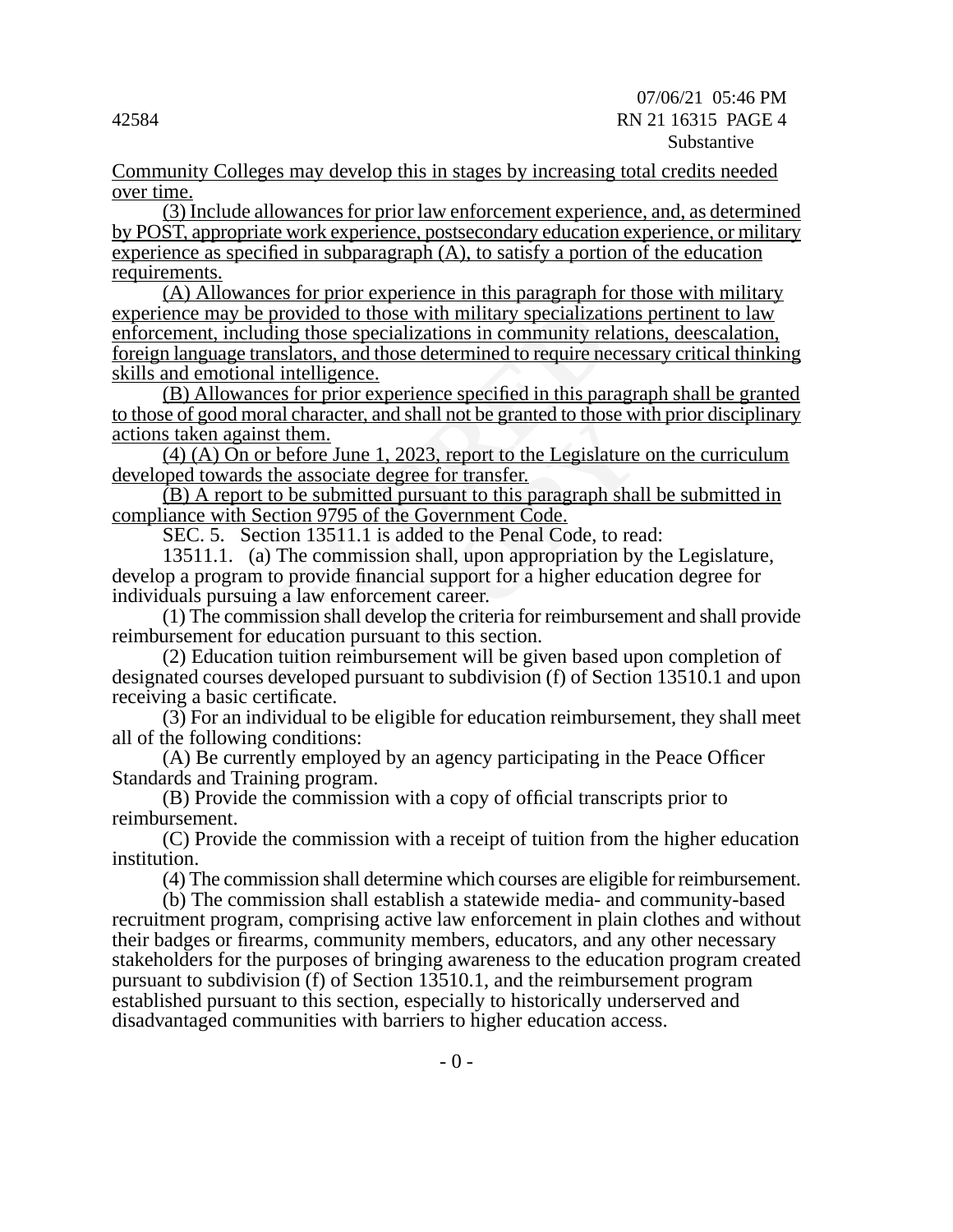#### PROPOSED AMENDMENTS TO ASSEMBLY BILL NO. 89

#### AMENDED IN ASSEMBLY FEBRUARY 17, 2021

california legislature—2021–22 regular session

# **ASSEMBLY BILL No. 89**

**Coduced by Assembly Member Jones-Sawy**<br>
(*Principal coauthor: Senator Portantino*)<br> **authors: Assembly Members Lee and Wick**<br>
December 7, 2020<br>
December 7, 2020<br>
December 7, 2020<br>
December 7, 2020<br>
December 7, 2020<br>
Decem **Introduced by Assembly Member Jones-Sawyer**  *(Principal coauthor: Senator Portantino)* **(Coauthors: Assembly Members Lee and Wicks)** 

December 7, 2020

RN2116315 **Amendment 1**

**Amendments 2 & 3**

**Members Lee and Wicks)**<br>ber 7, 2020<br>**COPY**<br>**COPY**<br>**COPY**<br>**COPY**<br>**COPY**<br>**COPY**<br>**COPY**<br>**COPY**<br>**COPY**<br>**COPY**<br>**COPY**<br>**COPY**<br>**COPY**<br>**COPY**<br>**COPY**<br>**COPY**<br>**COPY**<br>**COPY**<br>**COPY**<br>**COPY**<br>**COPY**<br>**COPY**<br>**COPY**<br>**COPY**<br>**COPY**<br>**COPY**<br>**CO** An act to amend Section 1031 of *add Section 1031.4 to* the Government Code, *and to amend Section 13510.1 of, and to add Section 13511.1 to, the Penal Code,* relating to peace officers.

#### legislative counsel's digest

AB 89, as amended, Jones-Sawyer. Peace officers: minimum qualifications.

*Existing law requires the Commission on Peace Officer Standards and Training (POST) to establish a certification program for specified peace officers, including officers of the Department of the California Highway Patrol. Existing law requires the commission to establish basic, intermediate, advanced, supervisory, management, and executive certificates for the purpose of fostering the education and experience necessary to perform general police service duties. Existing law requires certificates to be awarded on the basis of a combination of training, education, experience, and other prerequisites, as determined by the commission.* 

*This bill would require the certification program to also include peace officers employed by the state in agencies that participate in the POST program. The bill would require the commission to work collaboratively* 

### 98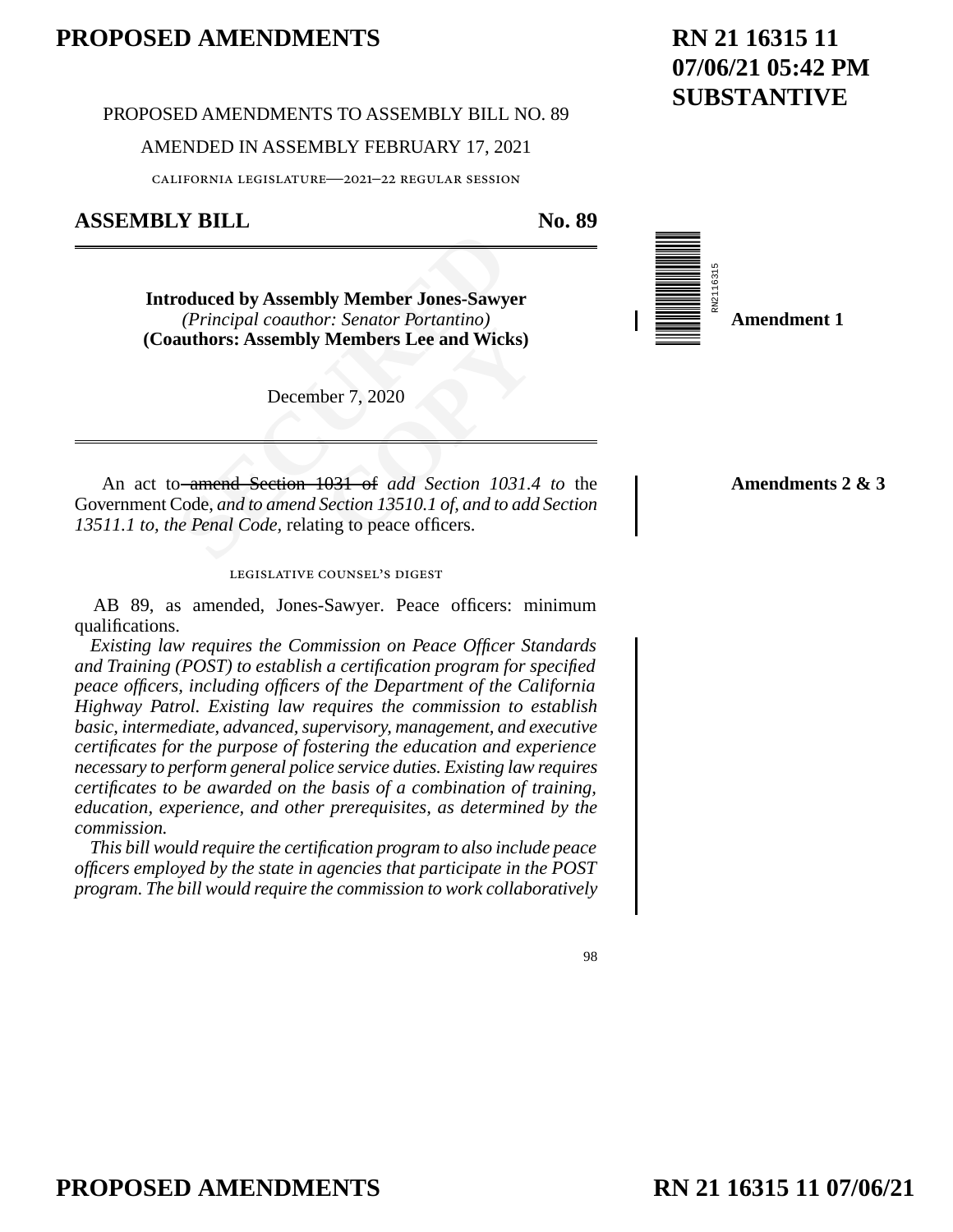**AB 89**  $-2$  —

*with specified stakeholders to develop a list of courses to include as requirements for obtaining a basic certificate. The bill would require the commission to, in developing these courses, to, among other things, work with the California Community Colleges towards developing a full associate degree for transfer in modern policing, and would require the commission to report to the Legislature on that program on or before June 1, 2023. The bill would additionally require the commission, upon appropriation by the Legislature, to develop a program to provide financial support for a higher education degree for individuals pursuing a law enforcement career, and to establish a statewide media- and community-based recruitment program, as specified.* 

Existing law requires peace officers in this state to meet specified minimum standards, including age and education requirements.

2023. The bill would additionally require the ciation by the Legislature, to develop a program<br>
sort for a higher education degree for individual<br>
ement career, and to establish a statewide<br>
ased recruitment program, as s Ficers in this state to meet s<br>ge and education requirement<br>inimum qualifying age from<br>init an individual under 25 year<br>peace officer if the individu<br>m an accredited college or un<br>nese requirements do not a<br>who are already This bill would increase the minimum qualifying age from 18 to 25 years of age. This bill would permit an individual under 25 years of age to qualify for employment as a peace officer if the individual has a bachelor's or advanced degree from an accredited college or university. The bill would specify that these requirements do not apply to individuals 18 to 24 years of age who are already employed as a peace officer as of the effective date of this act. The bill would provide legislative findings in support of the measure.

*This bill would, for specified peace officers, increase the minimum qualifying age from 18 to 21 years of age and would, on and after January 1, 2025, require those officers to complete the curriculum or degree program developed by the commission or to have a bachelor's degree or other advanced degree from an accredited college or university, except as specified.* 

Vote: majority. Appropriation: no. Fiscal committee: no *yes*. State-mandated local program: no.

*The people of the State of California do enact as follows:* 

- SECTION 1. This act shall be known, and may be cited, as the 2 Peace Officers Education and Age Conditions for Employment Act or PEACE Act. Page  $2 \quad 1$ 3
	- SEC. 2. The Legislature finds and declares all of the following: 5

(a) There is an interest in minimizing peace officer use of deadly 6

force. 7

(b) A study of 1,935 Philadelphia police officers examined the 8

relationship between officer-involved shootings and self-control. 9

# **RN 21 16315 11 07/06/21 05:42 PM SUBSTANTIVE**

98

**Amendment 4**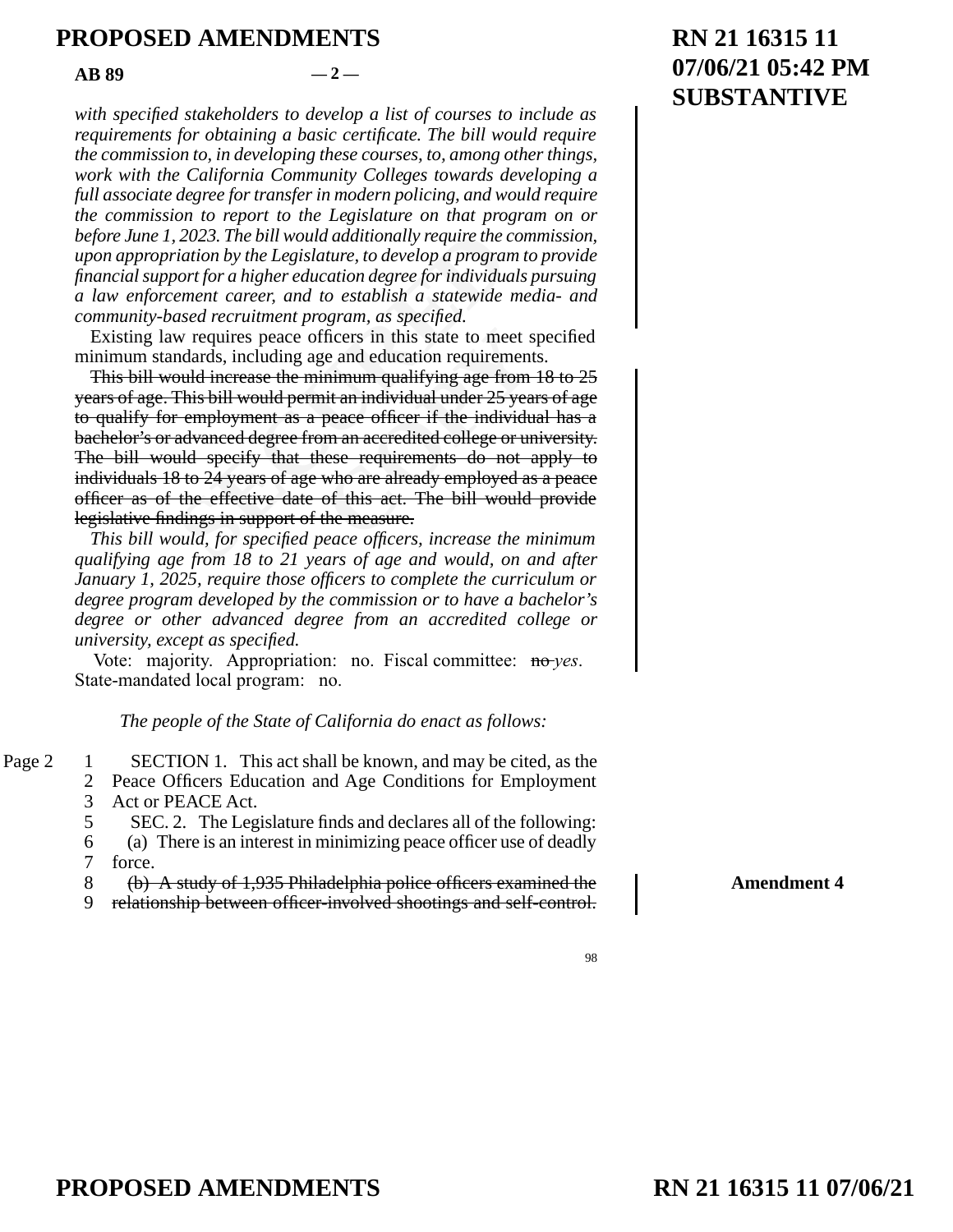**RN 21 16315 11**

**07/06/21 05:42 PM**

**SUBSTANTIVE** with respect to criminal sentencing law is<br>understanding that cognitive brain developme<br>ond age 18 and into early adulthood. Scientif<br>g adult development and neuroscience shows<br>if the brain, particularly those affecting ju *aking*, do not develop until t<br>cers are required to make split<br>h and safety of the public and<br>ng adult with a still developi<br>that require quick-decision<br>nts.<br>and declares that because the<br>notificant of the property of the The findings point to the conclusion that peace officers with greater self-control are less likely to use deadly force. Inversely, officers with lower self-control are "significantly more likely" to be involved in a police shooting.  $\left(\mathrm{e}\right)$ *(b)* The Legislature has repeatedly relied on neurological research with respect to criminal sentencing law reflecting a growing understanding that cognitive brain development continues well beyond age 18 and into early adulthood. Scientific evidence on young adult development and neuroscience shows that certain areas of the brain, particularly those affecting judgment and decision making, *decisionmaking,* do not develop until the early to mid-20s.  $(d)$ *(c)* Law enforcement officers are required to make split-second decisions to protect the health and safety of the public and address dangerous situations. A young adult with a still developing brain may struggle during events that require quick decision making *decisionmaking* and judgments. (e) The Legislature finds and declares that because there is a negative correlation between officer age and use of deadly force, increasing the minimum age of a police officer will likely result in a police force composed of more mature officers who are able to exhibit greater self-control, and who are less likely to utilize deadly force. (f) A small minority of officers is involved in the majority of use of force incidents; so called "high-rate officers." In a 2010 study, 6 percent of the officers studied accounted for approximately 40 percent of the use of force incidents in that year. In a 2012 study, 5.4 percent of officers were found to account for 32 percent of use of force situations. High-rate officers tend to be younger compared to low-rate officers. (g) A 2007 study found that officers with a bachelor's degree were less likely to use physical force than officers with only a high school graduation. The same study also found no difference between officers with some college and those with only high school education.  $(H)$ *(d)* A study has also shown that better educated officers perform better in the academy, receive higher supervisor evaluations, have Page 2 10 11 12 13 14 + 15 16 17 18 19 20 + 21  $+$ 22 23 24 25 26 27 28 29 30 31 32 33 34 35 36 37 38 Page  $3 \t 1$ 2 3 4 5 6  $+$ 7 **Amendment 5 Amendment 6 Amendment 7 Amendment 8**

98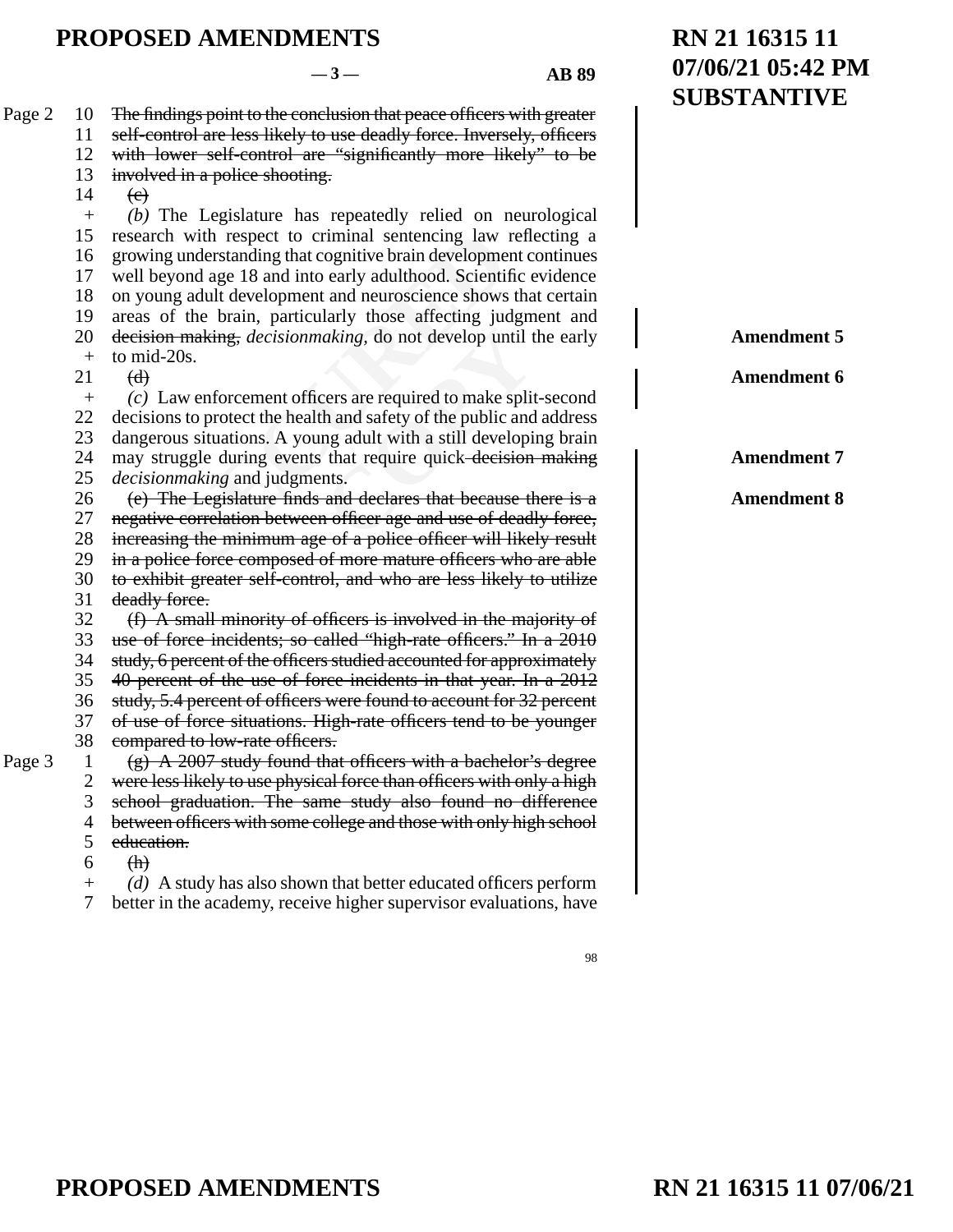**AB 89**  $-4-$ 

|        |    |                                                                         | <b>SUBSTANTIVE</b>  |
|--------|----|-------------------------------------------------------------------------|---------------------|
| Page 3 | 8  | fewer disciplinary problems and accidents, are assaulted less often,    |                     |
|        | 9  | and miss fewer days of work than their counterparts.                    |                     |
|        | 10 | (i) A 2008 study of the Riverside County Sheriff's Department           | <b>Amendment 9</b>  |
|        | 11 | found that age and education of officers was the main determinant       |                     |
|        | 12 | in likelihood to resort to the use of force.                            |                     |
|        | 13 | (j) Studies show that officers with a previous history of using         |                     |
|        | 14 | deadly force are more than 51 percent as likely to engage in deadly     |                     |
|        | 15 | force again, compared to officers without a history of shootings.       |                     |
|        | 16 | For this reason, it is important to minimize potential for an officer   |                     |
|        | 17 | to engage in an initial shooting as it likely will reduce the officer's |                     |
|        | 18 | likelihood of using deadly force throughout their service.              |                     |
|        | 19 | (k) During the years 2014–2018, only 8.7 percent of the police          |                     |
|        | 20 | force was 25 years of age or younger and nearly 30 percent of           |                     |
|        | 21 | those officers had a bachelor's degree, suggesting that limitations     |                     |
|        | 22 | on the age and education of officers would not significantly affect     |                     |
|        | 23 | the available workforce.                                                |                     |
|        | 25 | SEC. 3. Section 1031 of the Government Code is amended to               | <b>Amendment 10</b> |
|        | 26 | read:                                                                   |                     |
|        | 27 | 1031. Each class of public officers or employees declared by            |                     |
|        | 28 | law to be peace officers shall meet all of the following minimum        |                     |
|        | 29 | standards:                                                              |                     |
|        | 30 | (a) Be a citizen of the United States or a permanent resident           |                     |
|        | 31 | alien who is eligible for and has applied for citizenship, except as    |                     |
|        | 32 | provided in Section 2267 of the Vehicle Code.                           |                     |
|        | 33 | (b) Except as described in paragraph $(2)$ of subdivision $(e)$ , be    |                     |
|        | 34 | at least 25 years of age.                                               |                     |
|        | 35 | (e) Be fingerprinted for purposes of search of local, state, and        |                     |
|        | 36 | national fingerprint files to disclose a criminal record.               |                     |
|        | 37 | (d) Be of good moral character, as determined by a thorough             |                     |
|        | 38 | background investigation.                                               |                     |
|        | 39 | (e) $(1)$ If 25 years of age or older, be a high school graduate,       |                     |
|        | 40 | pass the General Education Development Test or other high school        |                     |
| Page 4 |    | equivalency test approved by the State Department of Education          |                     |
|        |    | that indicates high school graduation level, pass the California        |                     |
|        | 3  | High School Proficiency Examination, or have attained a two-year,       |                     |
|        | 4  | four-year, or advanced degree from an accredited college or             |                     |
|        | 5  | university. The high school shall be either a United States public      |                     |
|        | 6  | school, an accredited United States Department of Defense high          |                     |
|        | 7  | school, or an accredited or approved public or nonpublic high           |                     |
|        | 8  | school. Any accreditation or approval required by this subdivision      |                     |
|        |    |                                                                         |                     |

# **PROPOSED AMENDMENTS D** AMENDMENTS **COPY**

98

**RN 21 16315 11**

**07/06/21 05:42 PM**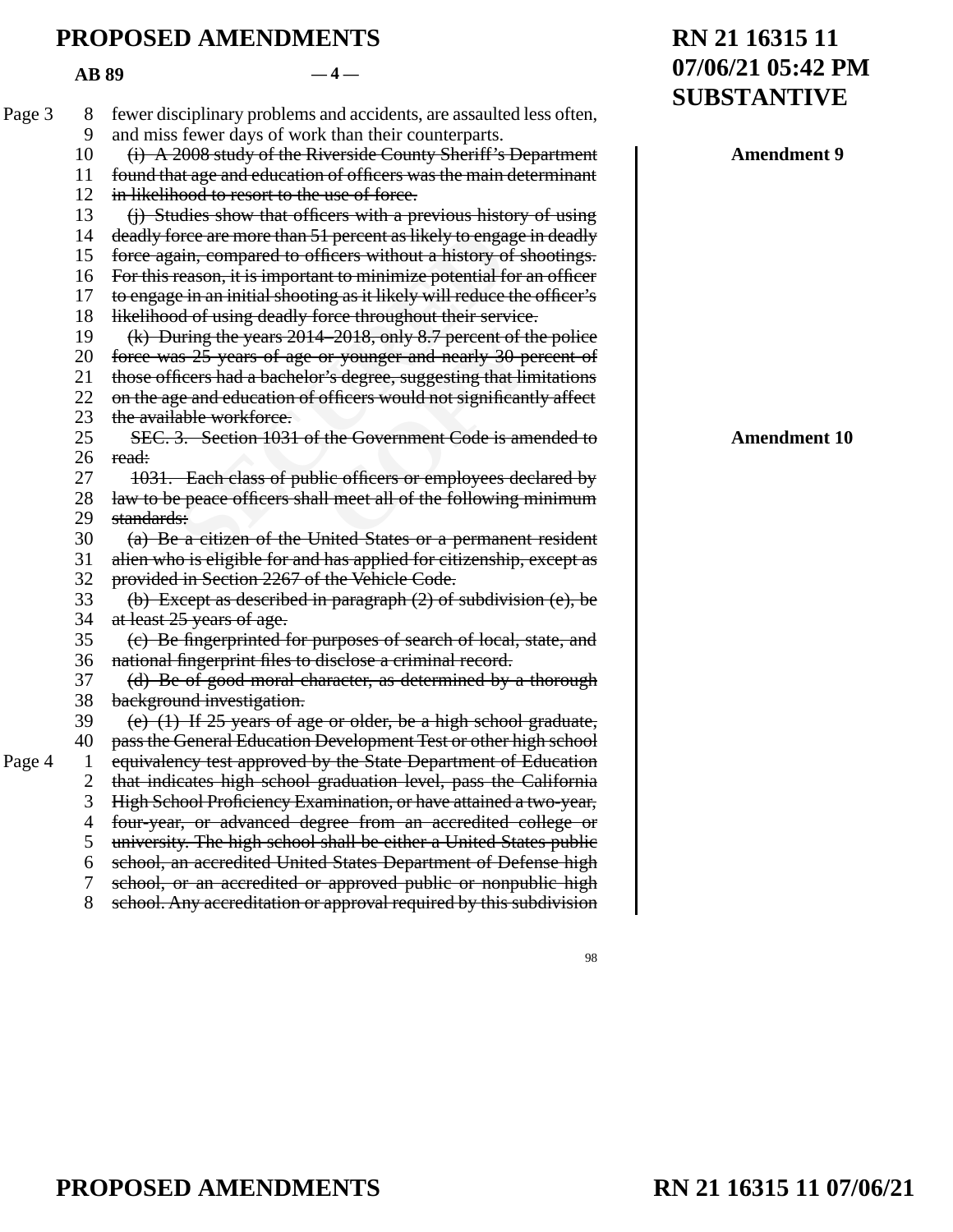School Accreditation (NCPSA), an organizat<br>mbership in AdvancED, an organization h<br>ship in the Council for American Private<br>, or an accrediting association recognized by t<br>on of Nonpublic School State Accrediting A<br>(AA).<br>1 **Example 12**<br> **Conserved Alternative Conserved Alternative Conserved State or local government educator<br>
different approved accretion accretion association recognitions.<br>
<b>COPY**<br> **COPY**<br> **COPY**<br> **COPY**<br> **COPY**<br> **COPY**<br> **CO** shall be from a state or local government educational agency using local or state government approved accreditation, licensing, registration, or other approval standards, a regional accrediting association, an accrediting association recognized by the Secretary of the United States Department of Education, an accrediting association holding full membership in the National Council for Private School Accreditation (NCPSA), an organization holding full membership in AdvancED, an organization holding full membership in the Council for American Private Education (CAPE), or an accrediting association recognized by the National Federation of Nonpublic School State Accrediting Associations (NFNSSAA). (2) If 18 to 24 years of age, an individual shall have a bachelor's degree or an advanced degree from an accredited college or university. Any accreditation or approval required by this subdivision shall be from a state or local government educational agency using local or state government-approved accreditation, licensing, registration, or other approval standards, a regional accrediting association, an accrediting association recognized by the Secretary of the United States Department of Education, or an organization holding full membership in AdvancED. (3) The requirements in paragraph (2) shall not apply to an individual 18 to 24 years of age who is already employed as a peace officer as of the effective date of the act that added this paragraph. (f) Be found to be free from any physical, emotional, or mental condition, including bias against race or ethnicity, gender, nationality, religion, disability, or sexual orientation, that might adversely affect the exercise of the powers of a peace officer. (1) Physical condition shall be evaluated by a licensed physician and surgeon. (2) Emotional and mental condition shall be evaluated by either of the following: (A) A physician and surgeon who holds a valid California license to practice medicine, has successfully completed a 10 11 12 13 14 15 16 17 18 19 20 21 22 23 24 25 26 27 28 29 30 31 32 33 34 35 36 37 38 39 Page  $5 \quad 1$ 2 3 4

> postgraduate medical residency education program in psychiatry 5

> accredited by the Accreditation Council for Graduate Medical 6

> Education, and has at least the equivalent of five full-time years 7

> of experience in the diagnosis and treatment of emotional and 8

#### 98

# Page 4 9

**PROPOSED AMENDMENTS D** AMENDMENTS **COPY** 

# **RN 21 16315 11 07/06/21**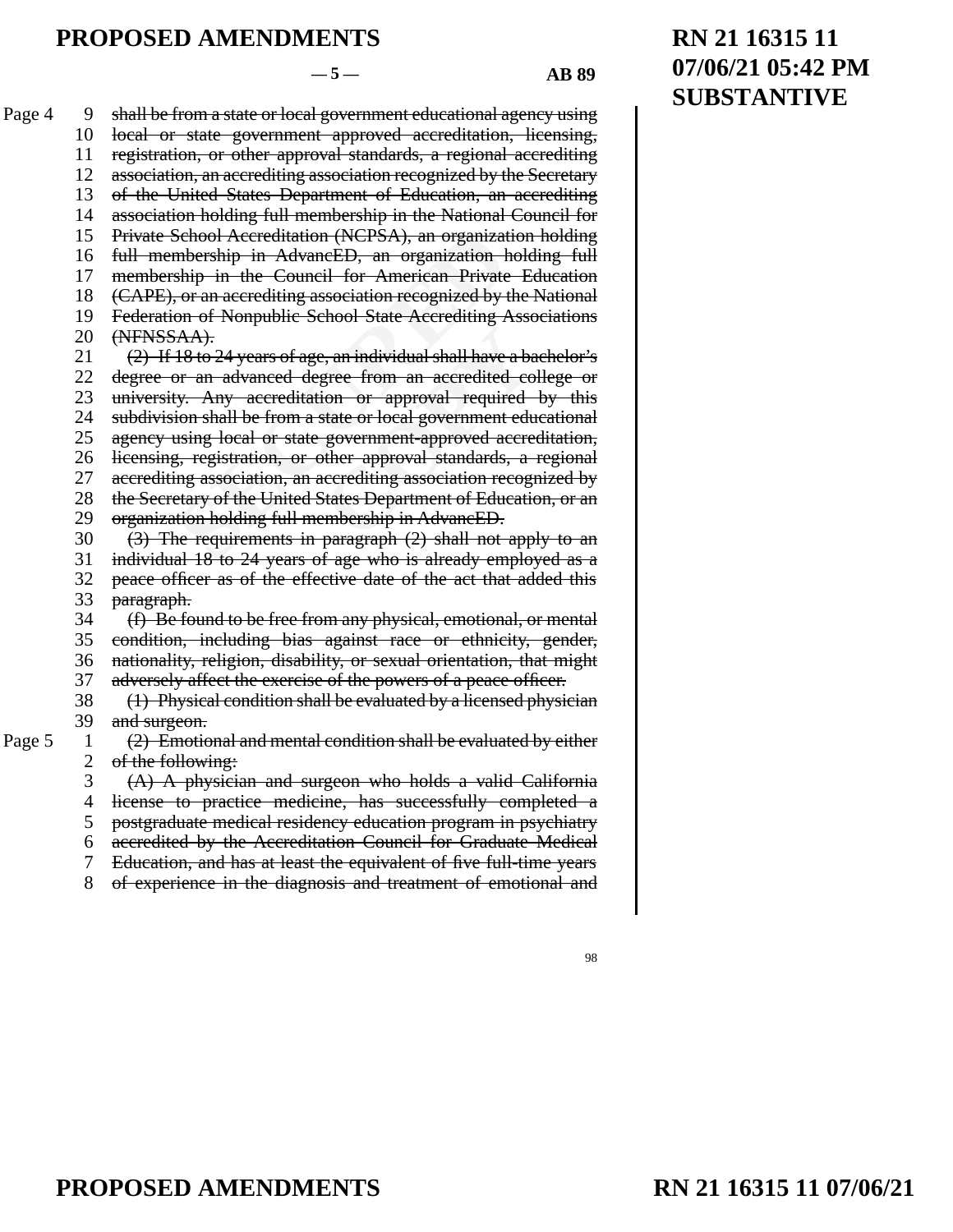$AB 89$   $-6$  —

|        | AD 07              |                                                                        |  |
|--------|--------------------|------------------------------------------------------------------------|--|
| Page 5 | 9                  | mental disorders, including the equivalent of three full-time years    |  |
|        | 10                 | accrued after completion of the psychiatric residency program.         |  |
|        | 11                 | (B) A psychologist licensed by the California Board of                 |  |
|        | 12                 | Psychology who has at least the equivalent of five full-time years     |  |
|        | 13                 | of experience in the diagnosis and treatment of emotional and          |  |
|        | 14                 | mental disorders, including the equivalent of three full-time years    |  |
|        | 15                 | accrued postdoctorate.                                                 |  |
|        | 16                 | The physician and surgeon or psychologist shall also have met          |  |
|        | 17                 | any applicable education and training procedures set forth by the      |  |
|        | 18                 | Commission on Peace Officer Standards and Training designed            |  |
|        | 19                 | for the conduct of preemployment psychological screening of            |  |
|        | 20                 | peace officers.                                                        |  |
|        | 21                 | (g) This section shall not be construed to preclude the adoption       |  |
|        | 22                 | of additional or higher standards, including age.                      |  |
|        | $^{+}$             | SEC. 3. Section 1031.4 is added to the Government Code, to             |  |
|        | $^{+}$             | read:                                                                  |  |
|        |                    | 1031.4. (a) In addition to the standards in Section 1031, each         |  |
|        | $^{+}$             | state officer and employee designated as peace officers as defined     |  |
|        | $^{+}$             | in Sections 830.1, 830.2, 830.3, 830.38, 830.4, and 830.5 of the       |  |
|        | $^{+}$             | Penal Code shall meet all of the following minimum standards:          |  |
|        | $^{+}$             | (1) Be at least 21 years of age.                                       |  |
|        | $\hspace{0.1mm} +$ | (2) On an after January 1, 2025, complete one of the following         |  |
|        | $^{+}$             | <i>education requirements:</i>                                         |  |
|        | $^{+}$             | (A) Have completed any of the Commission on Peace Officer              |  |
|        | $^{+}$             | Standards and Training's curriculum or degree program, as              |  |
|        | $^{+}$             | established pursuant to subdivision $(f)$ of Section 13510.1 of the    |  |
|        | $^{+}$             | Penal Code, prior to receiving their basic certificate.                |  |
|        | $\hspace{0.1mm} +$ | (B) Have attained a bachelor's degree or other advanced degree         |  |
|        | $\! + \!$          | from an accredited college or university.                              |  |
|        | $\! + \!$          | (b) The education requirements in paragraph $(2)$ of subdivision       |  |
|        | $^{+}$             | $(a)$ shall not apply in the following circumstances if the individual |  |
|        | $^{+}$             | is a high school graduate, has passed the General Education            |  |
|        | $^{+}$             | Development Test or other high school equivalency test approved        |  |
|        | $^+$               | by the State Department of Education that indicates high school        |  |
|        | $^{+}$             | graduation level, or has passed the California High School             |  |
|        | $\! + \!$          | Proficiency Examination:                                               |  |
|        | $+$                | (1) If the employing law enforcement agency has prolonged              |  |
|        | $+$                | vacancies after having made a good faith effort to fill the vacancies. |  |
|        | $+$                | The Commission on Peace Officer Standards and Training shall           |  |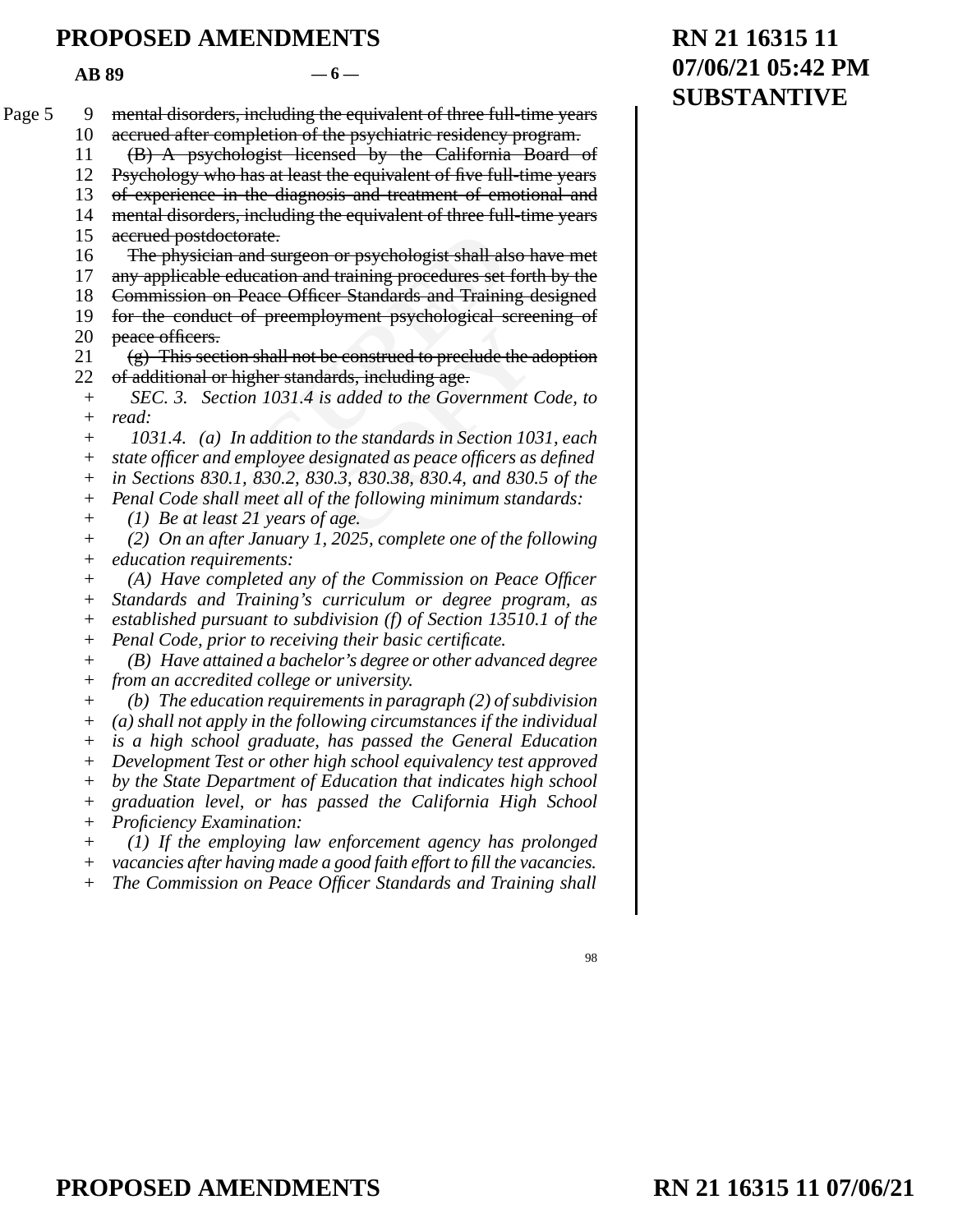# **07/06/21 05:42 PM SUBSTANTIVE**  $-7 -$  **AB 89**

**RN 21 16315 11**

*develop the criteria for defining prolonged vacancy, and adjust that criteria as necessary over time.*  + +

*(2) This section shall not apply to any person who, as of December 31, 2021, is currently enrolled in an academy or is*   $+$ +

*employed as a peace officer by a public entity in California.*   $^{+}$ 

*SEC. 4. Section 13510.1 of the Penal Code is amended to read:* 13510.1. (a) The commission shall establish a certification program for peace officers *officers, as* specified in Sections 13510 + + +

and 13522 and *13522,* for the California Highway Patrol. *Patrol, and for any peace officer employed by the state in agencies that*  + +

*participate in the Peace Officer Standards and Training (POST)*  +

*program.* Certificates of the commission established pursuant to +

this section shall be considered professional certificates.  $+$ 

0.1. (a) The commission shall establish a compressed of ficers, as specified in Sect  $\frac{22}{22}$  and 13522, for the California Highway-Paany peace officer employed by the state in agate in the Peace Officer Standards and commission established pur<br>red professional certificates.<br>advanced, supervisory, mana<br>aall be established for the pure<br>all be established for the pure<br>the general police service<br>the general police service<br>departments, dist (b) Basic, intermediate, advanced, supervisory, management, and executive certificates shall be established for the purpose of fostering professionalization, education, and experience necessary to adequately accomplish the general police service duties performed by peace officer members of-city *municipal* police departments, county sheriffs' departments, districts, university and state university and college departments, *state peace officers described in subdivision (a),* or by the California Highway Patrol. (c) (1) Certificates shall be awarded on the basis of a combination of training, education, experience, and other prerequisites, as determined by the commission. + + +  $+$  $+$ +  $+$ + + + +

(2) In determining whether an applicant for certification has the requisite education, the commission shall recognize as acceptable college education only the following: + + +

(A) Education provided by a community college, college, or university which *that* has been accredited by the department of education of the state in which the community college, college, or university is located or by a recognized national or regional accrediting body. +  $+$  $+$ + +

(B) Until January 1, 1998, educational courses or degrees provided by a nonaccredited but state-approved college that offers programs exclusively in criminal justice. + + +

(d) Persons who are determined by the commission to be eligible peace officers may make application for the certificates, provided  $+$ +

they are employed by an agency which *that* participates in the  $+$ 

Peace Officer Standards and Training (POST) *POST* program. +

<sup>98</sup>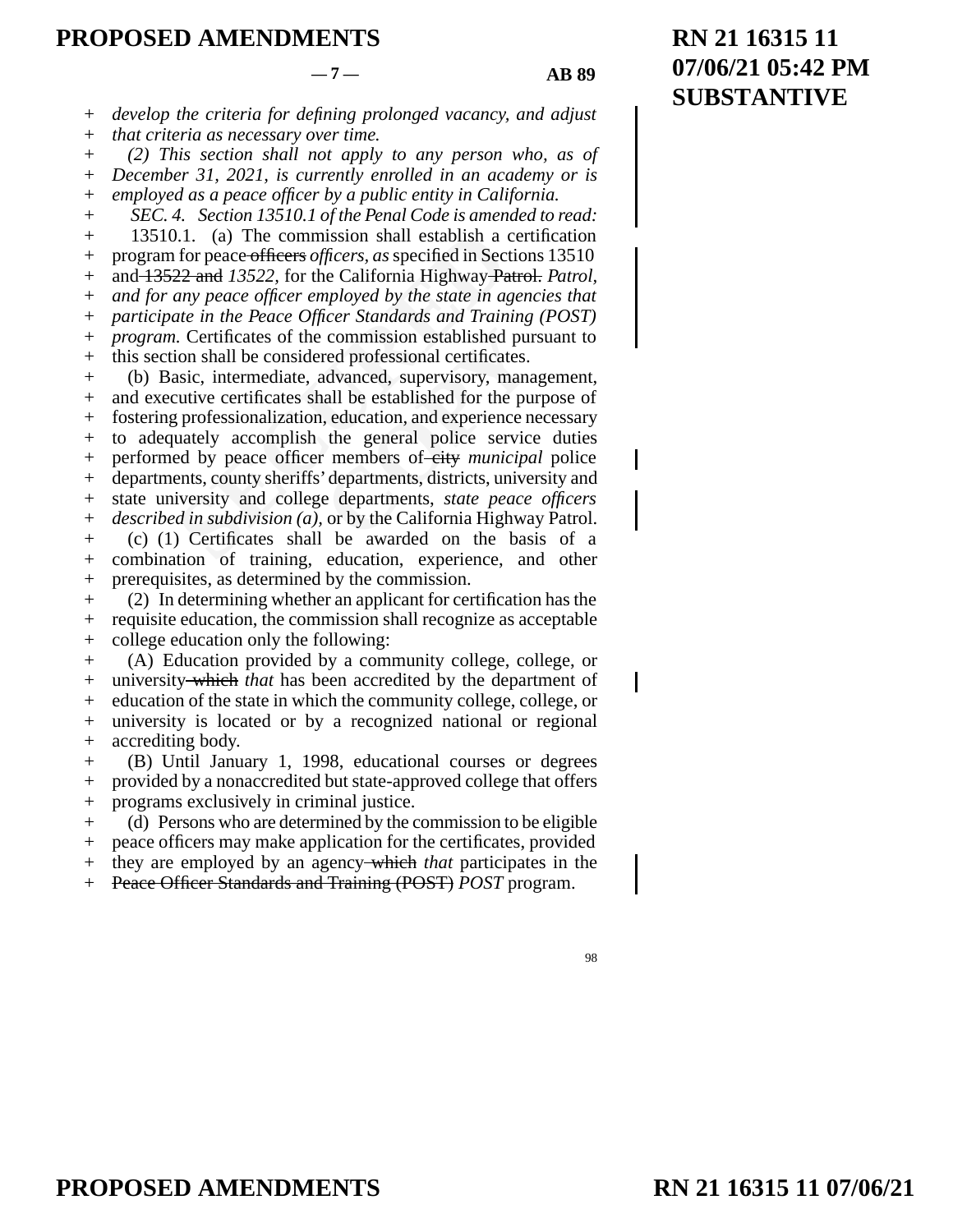$AB 89$   $-8$  —

(e) The commission shall have the authority to cancel any  $+$ 

certificate that has been obtained through misrepresentation or  $+$ 

fraud or that was issued as the result of an administrative error on +

the part of the commission or the employing agency. +

ment administration and law enforcement empty of California, including faculty members ses described in paragraph (1), the California faculty members specializing in the California Community Colleges, incration and faculty France as requirements for original<br>
France as requirements for origins<br>
<u>Consectified</u> by the commiss<br>
Setter the completion of the<br>
Completed before an individent<br>
Completed before an individent<br>
Completed before an indi *(f) The commission shall work collaboratively with stakeholders from law enforcement, including representatives of law enforcement administration and law enforcement employees, the University of California, including faculty members specializing in courses described in paragraph (1), the California State University, including faculty members specializing in courses in paragraph (1), the California Community Colleges, including both administration and faculty, and community organizations to develop a list of courses to include as requirements for obtaining a basic certificate. The courses specified by the commission may be taken before, during, or after the completion of the regular basic course, but shall be completed before an individual may obtain a basic certificate and within the required two-year period pursuant to Section 832.4. In developing these courses, POST and the collaborating stakeholders shall do all of the following: (1) Focus on courses pertinent to law enforcement, which shall include, but are not limited to, psychology, communications,*   $^{+}$ + + + +  $+$  $+$ +  $+$ + + + + + +  $+$ +

*history, ethnic studies, and those determined to develop necessary critical thinking skills and emotional intelligence.*  + +

*(2) Work with the California Community Colleges towards developing a full associate degree for transfer in modern policing through combining credits from POST course requirements and credits for attending the POST basic course. The California Community Colleges may develop this in stages by increasing total credits needed over time.*   $+$  $+$ +  $+$ +  $+$ 

*(3) Include allowances for prior law enforcement experience, and, as determined by POST, appropriate work experience, postsecondary education experience, or military experience as specified in subparagraph (A), to satisfy a portion of the education requirements.*  + + + + +

*(A) Allowances for prior experience in this paragraph for those with military experience may be provided to those with military specializations pertinent to law enforcement, including those specializations in community relations, deescalation, foreign language translators, and those determined to require necessary critical thinking skills and emotional intelligence.*   $+$ + +  $+$ +  $+$ 

98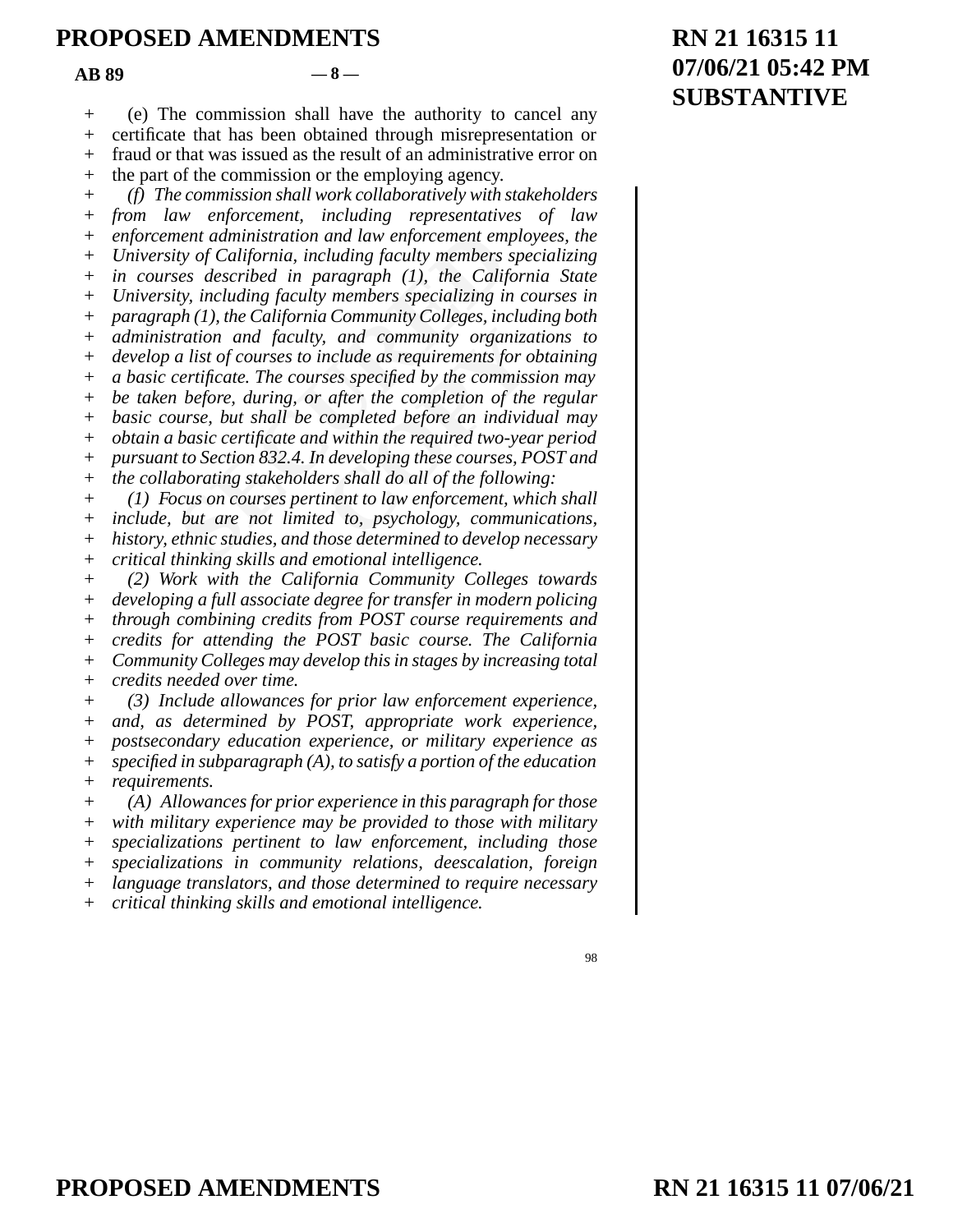*(B) Allowances for prior experience specified in this paragraph*   $+$ 

*shall be granted to those of good moral character, and shall not be granted to those with prior disciplinary actions taken against*   $+$ +

*them.*   $+$ 

*(4) (A) On or before June 1, 2023, report to the Legislature on the curriculum developed towards the associate degree for transfer. (B) A report to be submitted pursuant to this paragraph shall be submitted in compliance with Section 9795 of the Government Code.*   $+$ + + +

report to be submitted pursuant to this para<br>itted in compliance with Section 9795 of the C<br>5. Section 13511.1 is added to the Penal Coa<br>1.1. (a) The commission shall, upon appropri<br>ure, develop a program to provide financ *SEC. 5. Section 13511.1 is added to the Penal Code, to read: 13511.1. (a) The commission shall, upon appropriation by the Legislature, develop a program to provide financial support for a higher education degree for individuals pursuing a law enforcement career.*  +  $+$  $+$ +  $+$ +

*(1) The commission shall develop the criteria for reimbursement and shall provide reimbursement for education pursuant to this section.*  + + +

ram to provide financial sup<br>
e for individuals pursuing<br>
develop the criteria for reimbu<br>
ement for education pursuan<br>
nbursement will be given bas<br>
Courses developed pursu<br>
13510.1 and upon receiving<br>
cligible for educat *(2) Education tuition reimbursement will be given based upon completion of designated courses developed pursuant to subdivision (f) of Section 13510.1 and upon receiving a basic certificate.*   $+$ + + +

*(3) For an individual to be eligible for education reimbursement, they shall meet all of the following conditions:*   $+$ +

*(A) Be currently employed by an agency participating in the Peace Officer Standards and Training program.*   $+$ +

*(B) Provide the commission with a copy of official transcripts prior to reimbursement.*  +  $+$ 

*(C) Provide the commission with a receipt of tuition from the higher education institution.*  +  $+$ 

*(4) The commission shall determine which courses are eligible for reimbursement.*  + +

*(b) The commission shall establish a statewide media- and community-based recruitment program, comprising active law enforcement in plain clothes and without their badges or firearms, community members, educators, and any other necessary stakeholders for the purposes of bringing awareness to the education program created pursuant to subdivision (f) of Section 13510.1, and the reimbursement program established pursuant to this section, especially to historically underserved and*  + +  $+$  $+$ +  $+$  $+$ +

98